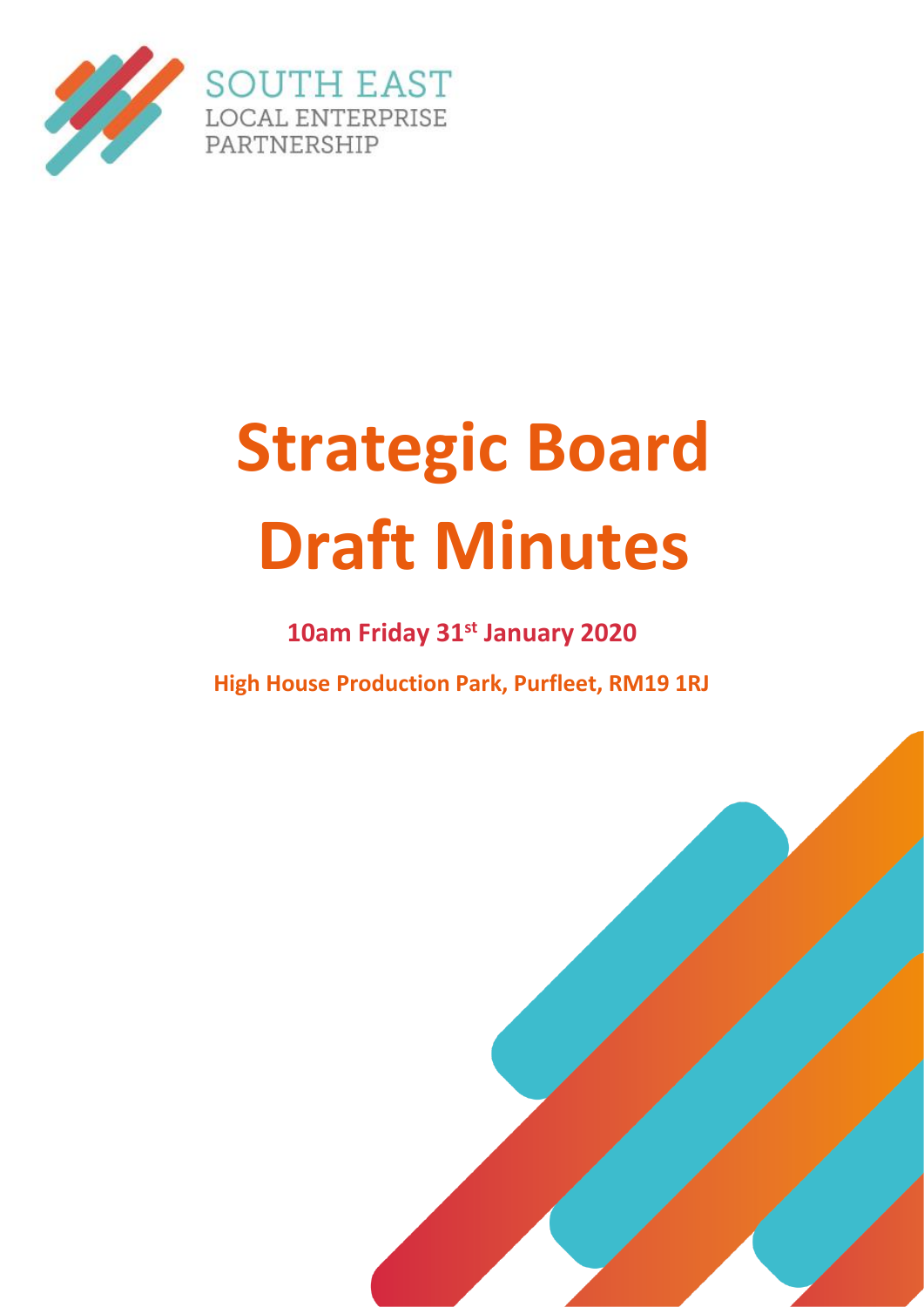

# **Agenda**

| Item 2: Minutes of last meeting, Declarations of Interest and Matters Arising  4 |  |
|----------------------------------------------------------------------------------|--|
|                                                                                  |  |
|                                                                                  |  |
|                                                                                  |  |
|                                                                                  |  |
|                                                                                  |  |
|                                                                                  |  |
|                                                                                  |  |
|                                                                                  |  |
|                                                                                  |  |

# **Future Strategic Board meeting dates:**

20<sup>th</sup> March; 12<sup>th</sup> June; (24<sup>th</sup> June AGM); 2<sup>nd</sup> October; 11<sup>th</sup> December; and 19<sup>th</sup> March 2021.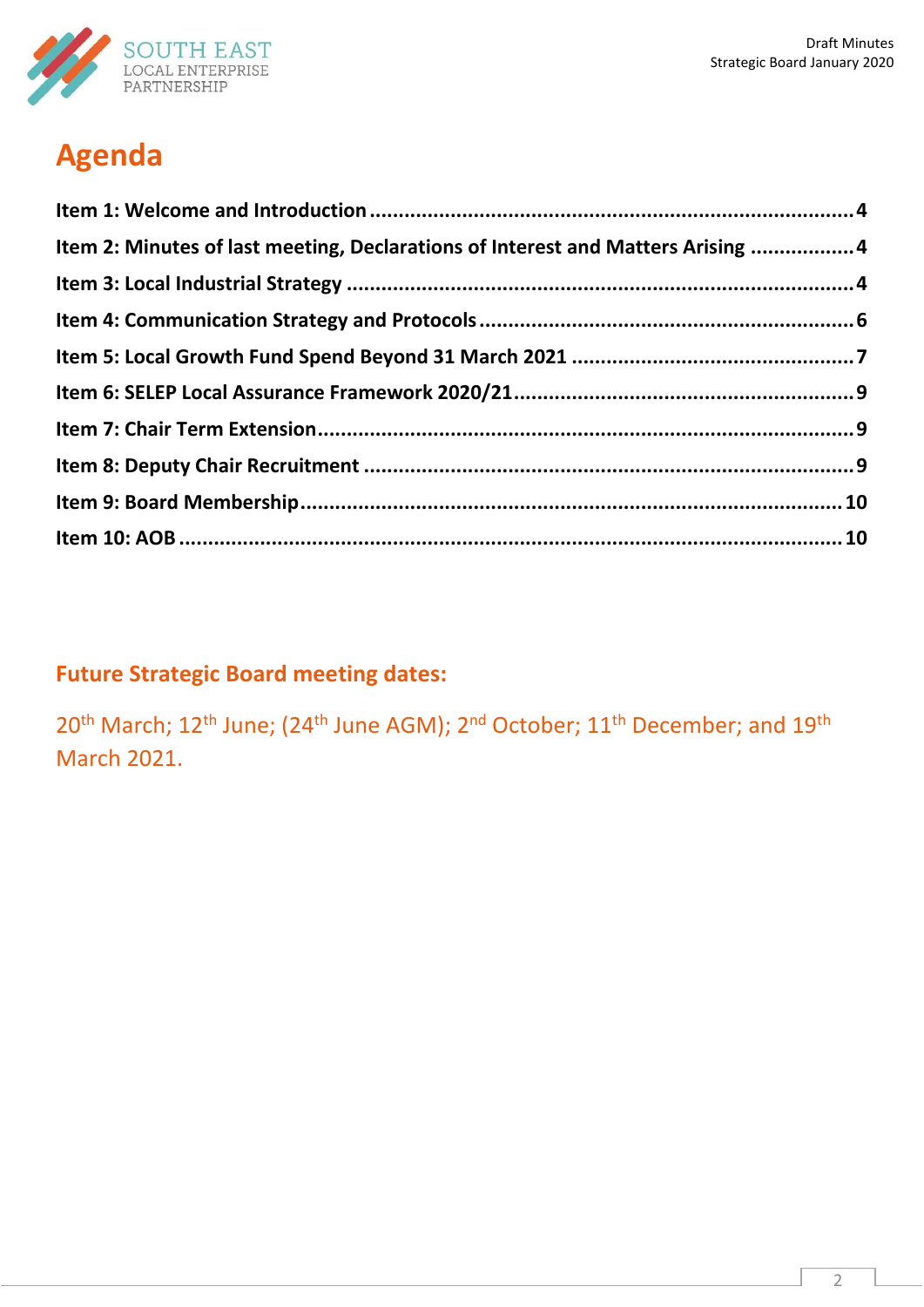

## **Attendees**

| <b>Chair</b>                                           | <b>Chris Brodie</b>        |                                             |
|--------------------------------------------------------|----------------------------|---------------------------------------------|
| <b>Chief Executive Officer</b>                         | Adam Bryan                 | <b>SELEP</b>                                |
| <b>EBB and OSE business representatives</b>            | <b>Colette Bailey</b>      | <b>Metal</b>                                |
|                                                        | <b>David Rayner</b>        | <b>Birkett Long</b>                         |
|                                                        | George Kieffer             | <b>Vice Chair</b>                           |
|                                                        | <b>Miles Adcock</b>        | Teledyne e2v                                |
|                                                        | <b>Perry Glading</b>       | <b>Chair of the Thurrock Business Board</b> |
| <b>EBB and OSE local government</b><br>representatives | <b>Cllr Tony Ball</b>      | <b>Essex County Council</b>                 |
|                                                        | <b>Cllr Martin Bracken</b> | <b>Chelmsford City Council</b>              |
|                                                        | Cllr Ron Woodley           | Southend on Sea Borough Council             |
| <b>KMEP business representatives</b>                   | <b>Andrew Metcalf</b>      | <b>Maxim PR</b>                             |
|                                                        | <b>Geoff Miles</b>         | Vice Chair                                  |
|                                                        | Miranda Chapman            | <b>Pillary Barn</b>                         |
|                                                        | Jo James                   | Kent Invicta Chambers of Commerce           |
| <b>KMEP local government representatives</b>           | <b>Cllr Adrian Gulvin</b>  | Medway Council                              |
|                                                        | <b>Cllr Mike Whiting</b>   | Kent County Council                         |
|                                                        | <b>Cllr Peter Fleming</b>  | Sevenoaks District Council                  |
|                                                        | <b>Cllr David Monk</b>     | Folkestone and Hythe District Council       |
| <b>TES business representatives</b>                    | Ana Christie               | <b>Sussex Chamber of Commerce</b>           |
|                                                        | Clive Soper                | <b>FSB</b>                                  |
|                                                        | <b>Graham Peters</b>       | <b>Vice Chair</b>                           |
| TES local government representatives                   | <b>Cllr Peter Chowney</b>  | Hastings Borough Council                    |
| <b>Higher education representative</b>                 | <b>Dr Carole Barron</b>    | University of Kent                          |

Apologies: Cllr Rob Gledhill, Cllr David Finch, Cllr Graham Butland, Cllr Roger Gough, Cllr Rodney Chambers, Prof Karen Cox, Angela O'Donoghue and Penny Shimmin.

#### Other attendees:

<span id="page-2-0"></span>

| Alex Riley           | <b>SELEP Secretariat</b>          | Lorna Norris           | <b>Essex County Council</b>        |
|----------------------|-----------------------------------|------------------------|------------------------------------|
| Amy Bernardo         | <b>Essex County Council</b>       | Peter Shakespeare      | <b>Essex County Council</b>        |
| Amy Ferraro          | <b>SELEP Secretariat</b>          | <b>Rhiannon Mort</b>   | <b>SELEP Secretariat</b>           |
| Charlotte Moody      | <b>Essex County Council (ELS)</b> | <b>Richard Dawson</b>  | <b>East Sussex County Council</b>  |
| Claudia McKibbin     | <b>Essex County Council</b>       | Richard Longman        | Thames Gateway Kent Partnership    |
| Dawn Hudd            | Medway Council                    | <b>Sharon Spicer</b>   | <b>SELEP Secretariat</b>           |
| Helen Dyer           | <b>SELEP Secretariat</b>          | Simon Hubbard          | <b>Hastings Council</b>            |
| Helen Russell        | <b>SELEP Secretariat</b>          | Stephanie Mitchener    | <b>Essex County Council (S151)</b> |
| <b>Howard Davies</b> | <b>SELEP Secretariat</b>          | Stephen Taylor         | <b>Thurrock Council</b>            |
| lain McNab           | MHCLG/BEIS                        | <b>Suzanne Bennett</b> | <b>SELEP Secretariat</b>           |
| lan Lewis            | <b>Opportunity South Essex</b>    | <b>Tim Rignall</b>     | Southend Borough Council           |
| Jo Simmons           | <b>SELEP Secretariat</b>          | <b>Tristan Smith</b>   | <b>Essex County Council</b>        |
| Lee Burchill         | <b>Kent County Council</b>        | Zoe Gordon             | <b>SELEP Secretariat</b>           |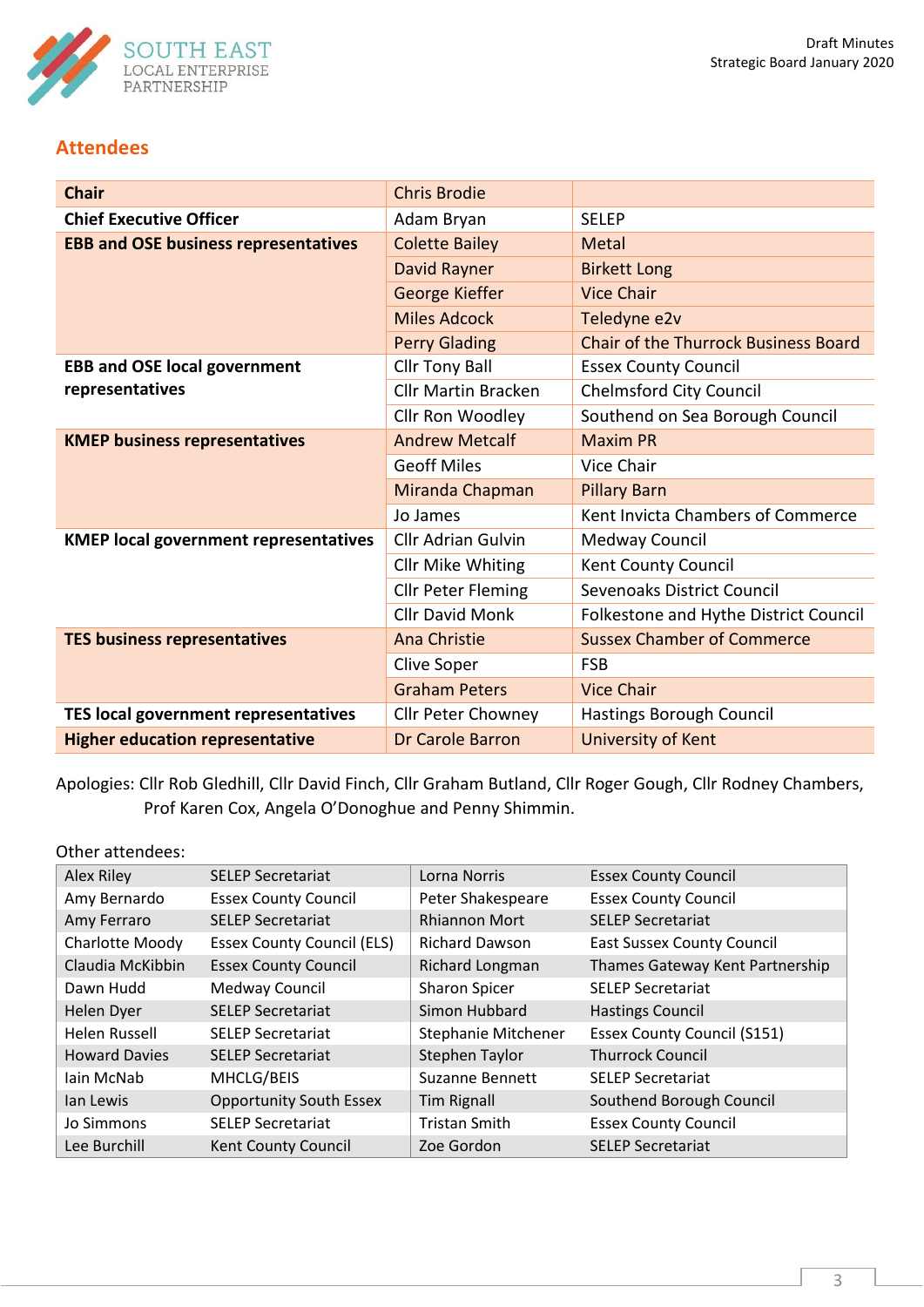

#### **Item 1: Welcome and Introduction**

1.1. Chris Brodie opened the meeting.

#### <span id="page-3-0"></span>**Item 2: Minutes of last meeting, Declarations of Interest and Matters Arising**

- 2.1. The minutes of the previous meeting were **agreed.**
- 2.2. There were no interests declared in relation to this agenda.
- 2.3. The Board was updated regarding the Annual Performance Review that was conduction on the 27<sup>th</sup> of January; it went well, and final marks will be good, provided that all the LEP review requirements are met as previously agreed.
- 2.4. George Kieffer updated the Board regarding the ESIF meeting mentioned at 11.9 in the previous minutes. This meeting was unfortunately cancelled but resulted in the SELEP area receiving more money than originally allocated.
- 2.5. Adam Bryan informed the Board that the Lower Thames Crossing Supplementary Consultation is now open, and a response to this will be considered at the March Strategic Board meeting.
- 2.6. Adam Bryan also explained to the Board that there will be an induction session scheduled on the 20<sup>th</sup> of March before the Board meeting for all Board members, with more details to follow.

#### <span id="page-3-1"></span>**Item 3: Local Industrial Strategy**

- 3.1. Carole Barron commented regarding the Government timetable delays slipping from March to the Summer that the political landscape has changed since December, and that an even bigger case for investment given the focus on investment in the north and that our area will be at the sharp point of Brexit.
- 3.2. Adam Bryan responded that the LISs remain part of Government plans, although possibility repackaged. He continued that feedback has suggested the SELEP's LIS is stronger than many others and this may facilitate faster working with the Government, and emphasised that this meeting presents another chance to give feedback and comments to be taken into consideration in the final drafting of the LIS.
- 3.3. Helen Russell and Sharon Spicer presented to the Board.



- 3.4.
- 3.5. Jo James expressed concern around adding more outcomes to the evidence base that this would add too much length to the document. She added her thanks to Helen and Sharon for the work they have done.
- 3.6. Jo James continued by suggesting that there needs to be a greater mention of the benefits of the Lower Thames Crossing, and that any opportunity where investing in the SELEP actually also helps the north will be important.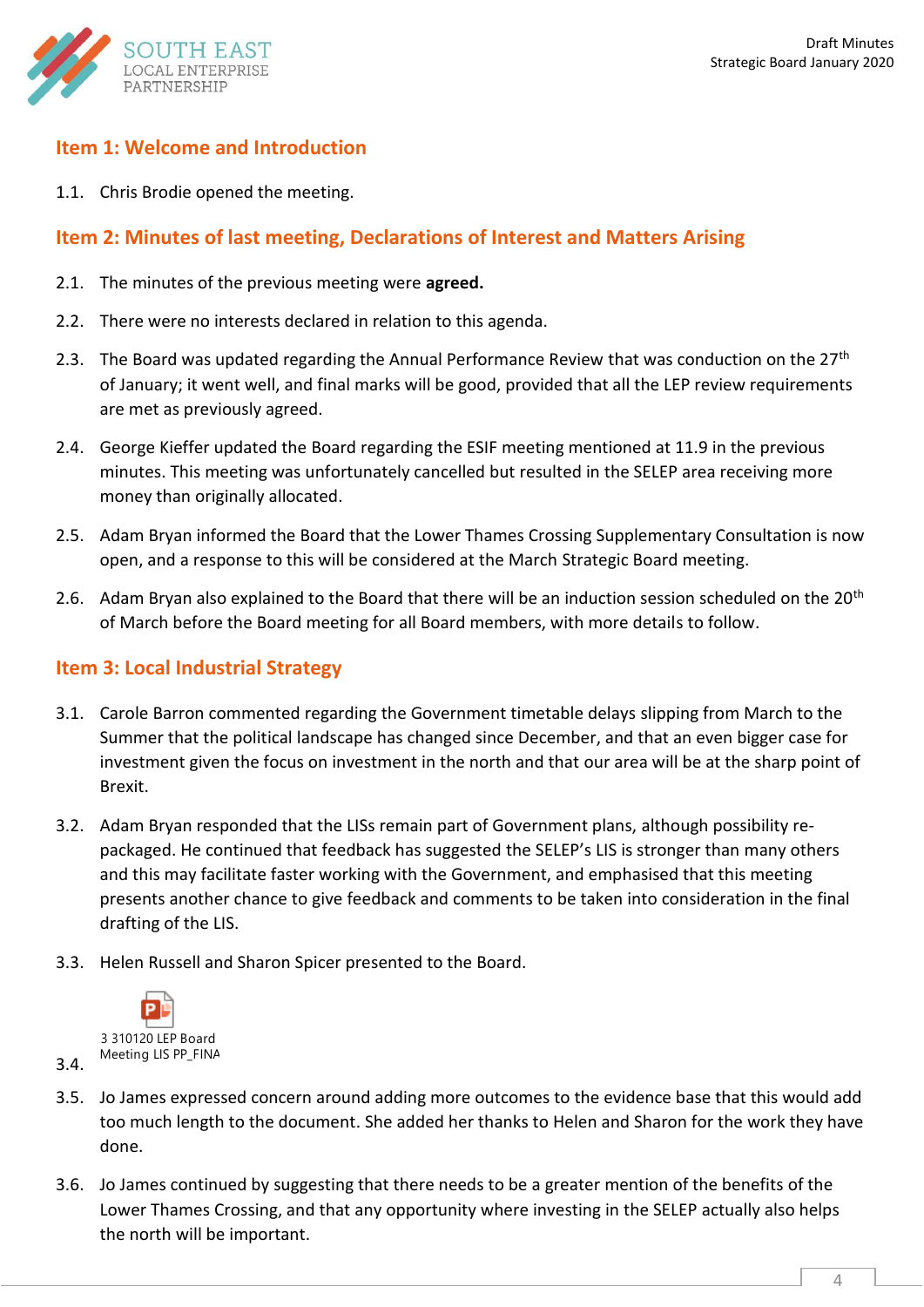

- 3.7. Peter Fleming expressed thanks regarding the engagement and attendance with KMEP. He added that he wished to emphasise to the new Board the scale of the challenge of covering the whole SELEP area, and that he doesn't think there is clear single message in the LIS, but he does not think this is possible given this challenge.
- 3.8. Ana Christie commented that Government will be focusing on net-zero carbon economy and that she thinks this needs to come out more. She asked whether a task group could be formed regarding engagement with utility companies.
- 3.9. Miranda Chapman suggested that the LIS needs a couple of sentences as an "elevator pitch".
- 3.10. Perry Glading stated that he would like a better understanding of the calculation of the figure of 28 billion. He also asked how this document could work alongside a good communications strategy throughout all the federated areas, adding that there is a need for a concise "front end" that can be promoted locally.
- 3.11. Graham Peters commented that he thinks the document needs to be more impactful for ministers.
- 3.12. Carole Barron commented that there needs to be more emphasis, regarding ageing society/new communities, around helping people to stay in their homes longer. She added that momentum needs to be maintained around Clean Growth, and that the U9 group may be able to add to the evidence base.
- 3.13. Carole Barron continued, adding that the word "security" is key in the section around the ports.
- 3.14. Andrew Metcalf stated that the detail of the document will be less important for ministers, and that a short pithy narrative would be useful for this.
- 3.15. Adrian Gulvin suggested encouraging utility companies to invest in infrastructure, as infrastructure needs to be green going forward to align with Government aims.
- 3.16. It was also suggested that the references to the coastal prospectus could be made clearer.
- 3.17. Graham Peters commented that the feedback from the rural group working group was positive, however most information relating to rural is found under the Coastal Catalyst strategic opportunity, and he asked whether this could be changed.
- 3.18. Jo James stated that the executive summary is too repetitive of content already in the document, and that it needs to be something more enticing to the reader.
- 3.19. Helen Russell clarified that there is a three-page summary produced which was not circulated as it will be finalised during the next stage.
- 3.20. Colette Bailey commented that she likes how the document describes what unites the area. The Skills Advisory Panel asked whether there could also be acknowledgement of the challenge of close proximity to London, rather than just the opportunities. More information and detail around the creative sector would also improve the document, particularly around the attraction strategy. She emphasised the available resources of copywriters available within this sector while finalising the document.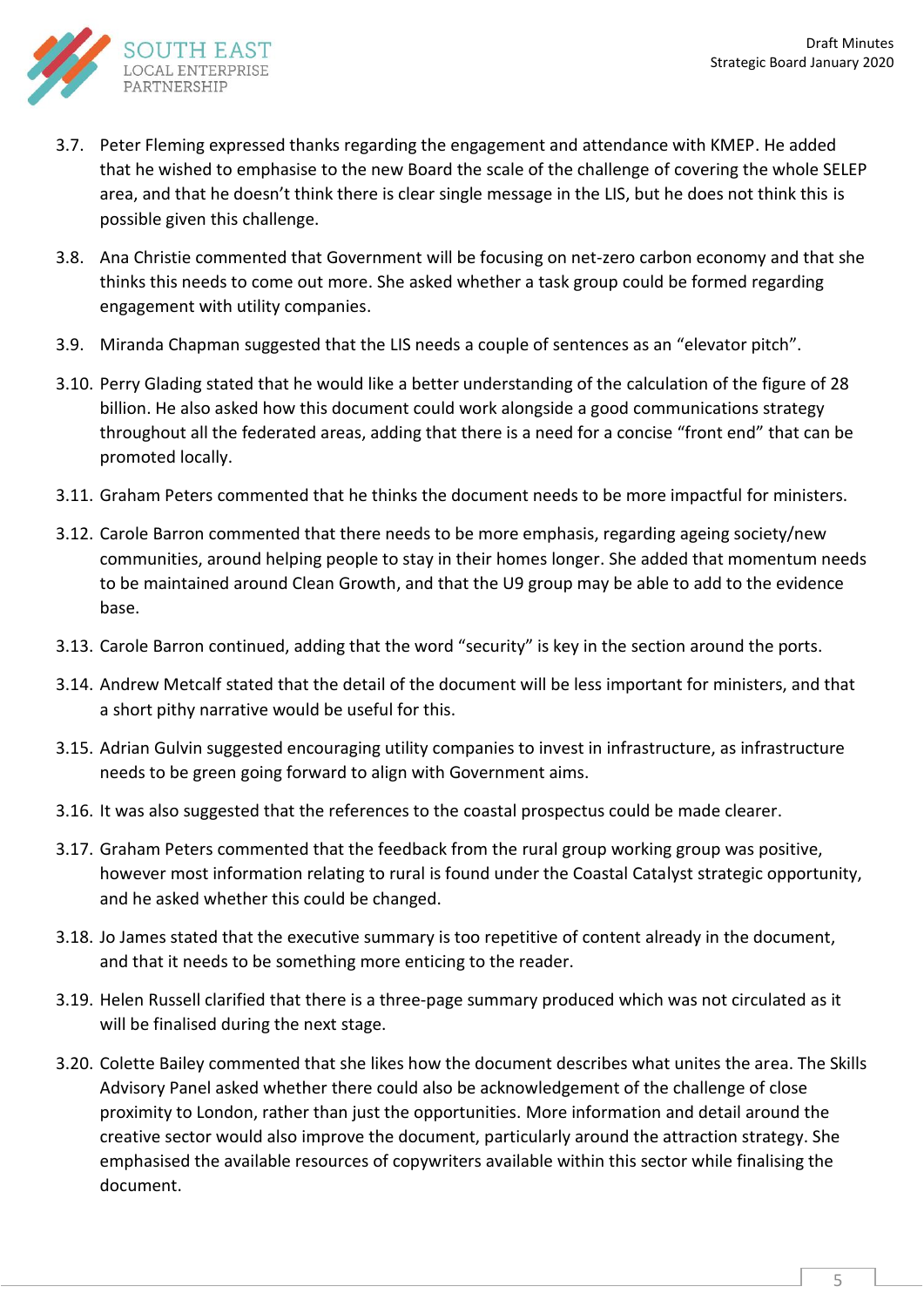

- 3.21. Graham Peters emphasised that some areas of the SELEP themselves require levelling with the rest of the South East, as there is some deprivation and particular issues within our own areas.
- 3.22. Carole Barron added that within Research and Development the language needs strengthening, that there is not a lack of spending but a disproportionately low amount of funding allocated to the area.
- 3.23. Chris Brodie concluded the item by summarising that these comments will be taken into consideration, a further update will be provided at the next meeting and that hopefully Government timetables will be clearer by this time.
- <span id="page-5-0"></span>3.24. The Board **noted** the progress made in drafting the LIS following feedback from the Board meeting on 6 December.

### **Item 4: Communication Strategy and Protocols**

4.1. Zoe Gordon presented to the Board.



4.2.

- 4.3. Peter Fleming commented that he does not understand what the "brand" of the SELEP is, and that the tag line is too generic. He added that there are other bodies with "South East" in the title which risk confusion.
- 4.4. Zoe Gordon clarified that the LIS will provide more detail around the brand identity of the SELEP.
- 4.5. Clive Soper added that the LIS contains the "Global Gateway" branding, which is an important strength for the country and differentiates the SELEP from other regions.
- 4.6. Peter Chowney said that the target audience ought to include the utility companies. He also commented that the word "coalition" is not as strong as partnership .
- 4.7. Andrew Metcalf emphasised that putting this strategy into practice will require many other people, including local authorities and other communications teams for example, and that partnership working will be crucial.
- 4.8. Miranda Chapman clarified that this item was asking to sign off the broad premise of the strategy. She reemphasised the need for more impactful language, and that there is talent available to assist.
- 4.9. Ana Christie reiterated Peter Chowney's point around the word "coalition" and suggested "partnership" instead. She raised the question of how SELEP sees their role in connecting the federated areas.
- 4.10. Colette Bailey commented that she likes how the strategy includes behaviours and values, and that this would be helpful to include in the induction of the new Board. She continued by agreeing with Miranda Chapman's point about increasing the impact of the document, and suggested a series of pictures or a 30 second film.
- 4.11. Martin Bracken added that the strategy should build-in the strategic opportunities from the LIS.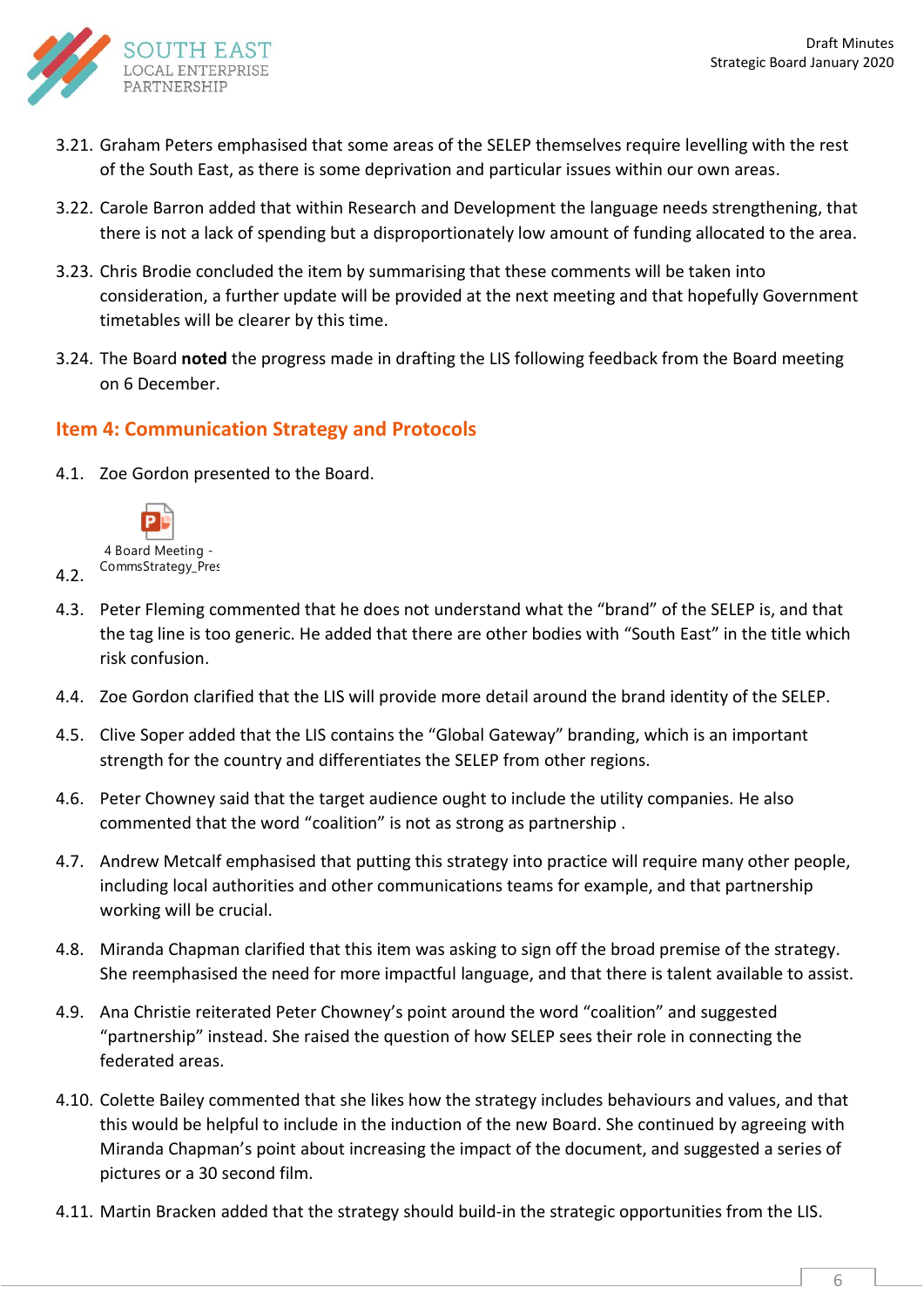

- 4.12. Carole Barron suggested looking at Medway as an example of good practice.
- 4.13. The Board **agreed**, subject to comments being considered, the Communication Strategy and Protocols.
- 4.14. The Board **noted** the communications narrative and key messages set out in the Communication Strategy and Protocols.
- 4.15. The Board **noted** the responsibilities of SELEP Members and partners when communication the work of SELEP and its projects.

#### <span id="page-6-0"></span>**Item 5: Local Growth Fund Spend Beyond 31 March 2021**

5.1. Rhiannon Mort presented to the Board.



5.2.

- 5.3. The Board considered each project in turn. It was agreed that all endorsements would be subject to review if there were any significant changes regarding planning approval, project deliverability or the availability of other funding towards the project.
- 5.4. A127 Fairglen Interchange Junction Improvements and New Link Road project:
	- a) Geoff Miles explained that the Accountability Board considered this project as a priority;
	- b) the Board **endorsed** this project.
- 5.5. Thanet Parkway project:
	- a) David Rayner commented on the positive news that Kent County Council will be putting money into this project to bridge the funding gap. He asked whether the work on this project will have started before the deadline;
	- b) Mike Whiting responded that he is confident that there will be good headway by March 2021 with an expected opening of Spring 2022;
	- c) the Board **endorsed** this project.
- 5.6. A28 Sturry Link Road project:
	- a) Jo James explained that she considers this project to be a priority and would like to see some flexibility;
	- b) Geoff Miles explained that this project would be following a similar approvals timeline as the Thanet Parkway project;
	- c) The Board **endorsed** this project.
- 5.7. George Kieffer expressed the need to prove that the LEP can deliver in order to retain future funding for our area;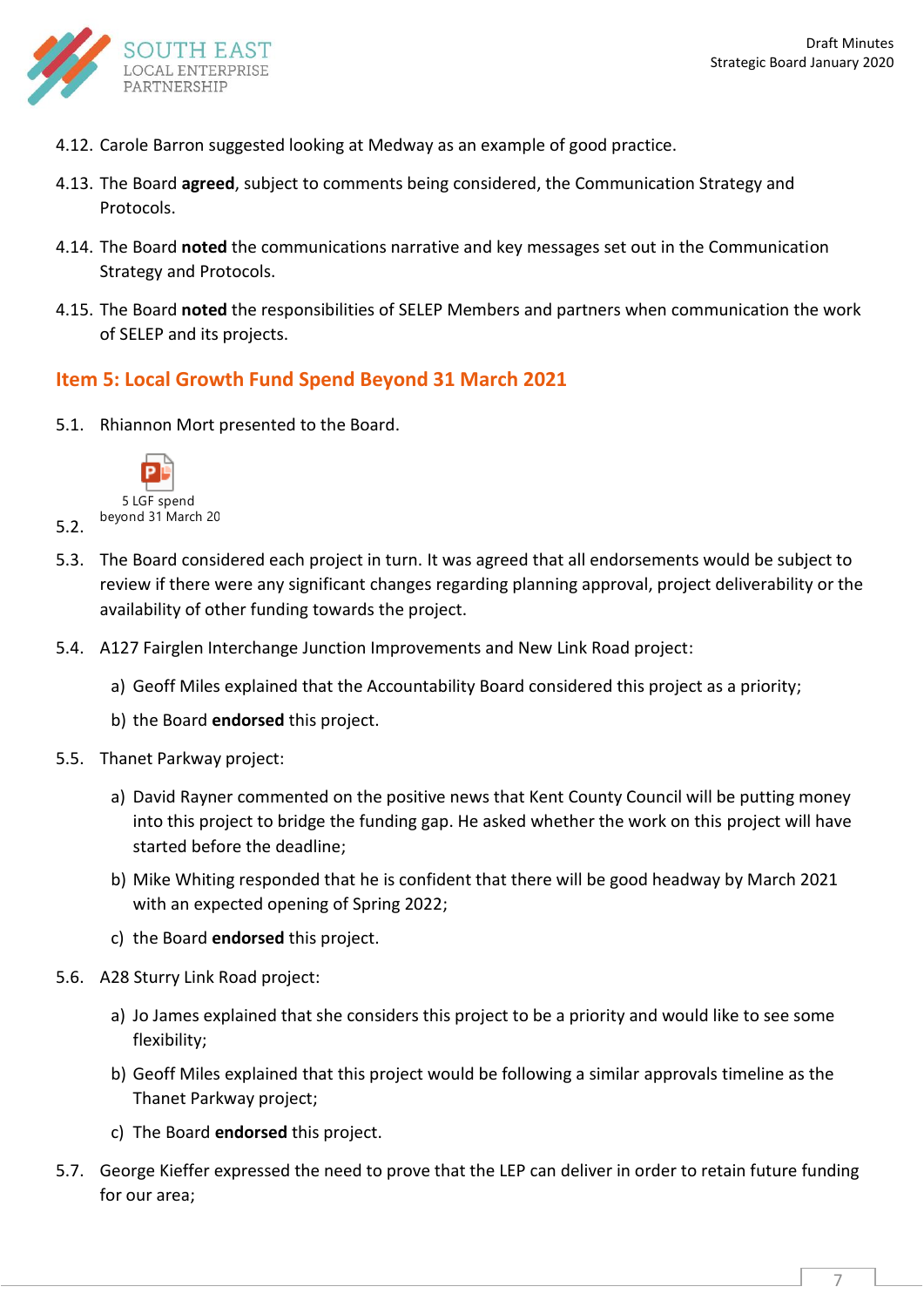

- 5.8. There was a discussion regarding project pipelines, and the importance of using any money that may become available towards these projects, taking available time into consideration.
- 5.9. Exceat Bridge project:
	- a) the Board **endorsed** this project.
- 5.10. Innovation Park Medway project:
	- a) Tony Ball requested more information around the delay with the Local Development Order (LDO);
	- b) Rhiannon Mort explained that in order to approve the LDO, Medway needs to understand the impact on the Highways England network. This could then raise the need for mitigating works which will need to be addressed. The project is dependent on this timeline;
	- c) Adrian Gulvin added that Medway is committed to this project and is working with Highways England, and that they have invested in the project and are sponsoring one of the buildings. He emphasised that work is ongoing with the LDO and archaeological works and that the project is ready to start as soon as the LDO is received;
	- d) David Rayner stated that Success Essex considered at their meeting that time has run out for this project;
	- e) Jo James asked if Dawn Hudd, Assistance Director- Physical and Cultural Regeneration at Medway Council, could address the Board;
	- f) Dawn Hudd explained that Geoff Miles wrote to Highways England regarding this project, which was useful and demonstrates the influence of the SELEP. She added that Medway is engaged with Highways England and is committed to finding solutions, and that this project has been decoupled from the Local Plan which was causing a delay, to be re-linked if timescales around traffic modelling match up. She continued that Highways England will be writing to the Accountability Board to state that they are working with Medway and are confident in finding solutions. She summarised that traffic modelling will be finalised, and Highways England will inform Medway of the required mitigations by July 2020, there will then be further discussions regarding funding and it is possible that the project could start before October 2020, but a Cabinet meeting date has been identified in October 2020 for the potential approval of the Local Development Order;
	- g) the Board **did not endorse** this project. This project will be reviewed by the Accountability Board in February 2020, to return to the March 2020 Strategic Board meeting.
- 5.11. David Rayner emphasised the importance of providing the Secretariat with up-to-date information.
- 5.12. Rhiannon Mort commented that relevant projects on the pipeline will be contacted to prepare business cases in advance after the February Accountability Board meeting.
- 5.13. Rhiannon Mort commented that there are a further ten LGF projects with a risk of LGF spend beyond 31 March 2021.
- 5.14. Geoff Miles comments that Kent County Council has handed back around £15m LGF from certain LGF projects which could not progress. The question around deliverability should be put to other local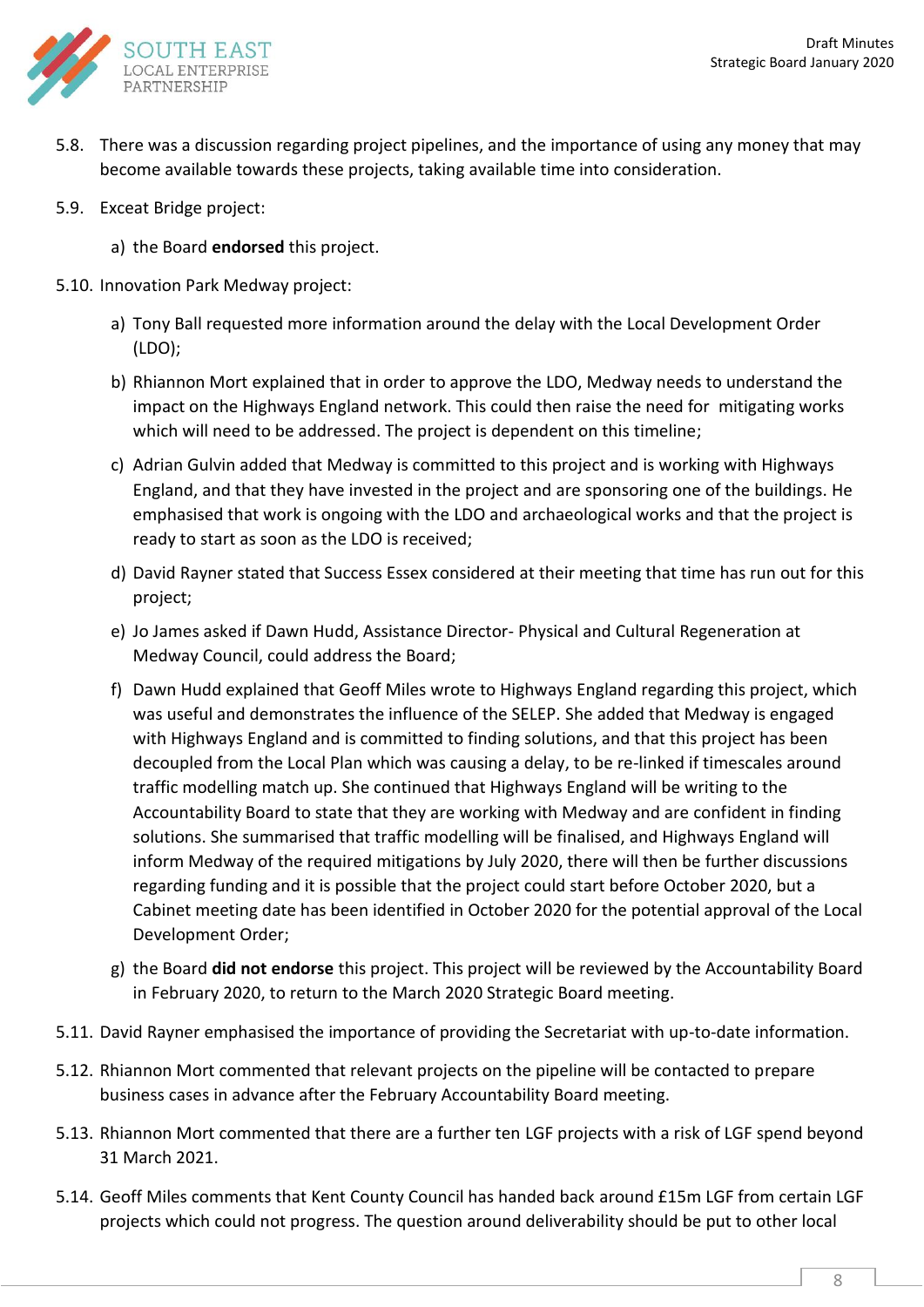

authorities to ensure that the high-risk projects and those projects at risk of spending LGF beyond 31 March 2021 are deliverable and where they are not, this funding should be handed back.

- 5.15. Graham Peters suggested that the SELEP Secretariat should formally write to local areas on the point raised by Geoff above.
- 5.16. Ron Woodley commented that it would be useful to understand the threshold of success according to Government.
- 5.17. Adam Bryan reassured the Board that the SELEP maintains good delivery, and that a sensible approach will help to keep this trajectory.

### <span id="page-8-0"></span>**Item 6: SELEP Local Assurance Framework 2020/21**

6.1. Suzanne Bennett presented to the Board.



6 AF SlidesV2.pptx

- 6.2.
- 6.3. The Board **agreed** the SELEP Assurance Framework 2020/21, to be formally adopted on incorporation of the South East LEP Ltd.
- 6.4. The Board **agreed** the revised Board Recruitment Policy, to be formally adopted on incorporation of the South East LEP Ltd.
- 6.5. The Board **noted** the revised Terms of Reference, to be reconsidered at the March Strategic Board meeting.

### <span id="page-8-1"></span>**Item 7: Chair Term Extension**

- 7.1. Chris Brodie left the room for this item; Adam Bryan chaired this item.
- 7.2. It was agreed that the allowance for this position will be given further consideration at the appropriate moment.
- 7.3. The Board **agreed** to extend the term of the current Chair by a further two years.
- 7.4. The Board **noted** that this extension would take the term served to a full six years which is the maximum term for the position, after which an open and transparent recruitment in line with the agreed process as set out in the Board Recruitment Policy would be required.
- 7.5. Chris Brodie returned to the room, and added that he has been nominated to be the representative for the Southern LEPs on the LEP network board.

### <span id="page-8-2"></span>**Item 8: Deputy Chair Recruitment**

- 8.1. George Kieffer, Chair of the Selection Panel, provided the Board with background information.
- 8.2. The Board **agreed** to appoint Sarah Dance as the Deputy Chair.